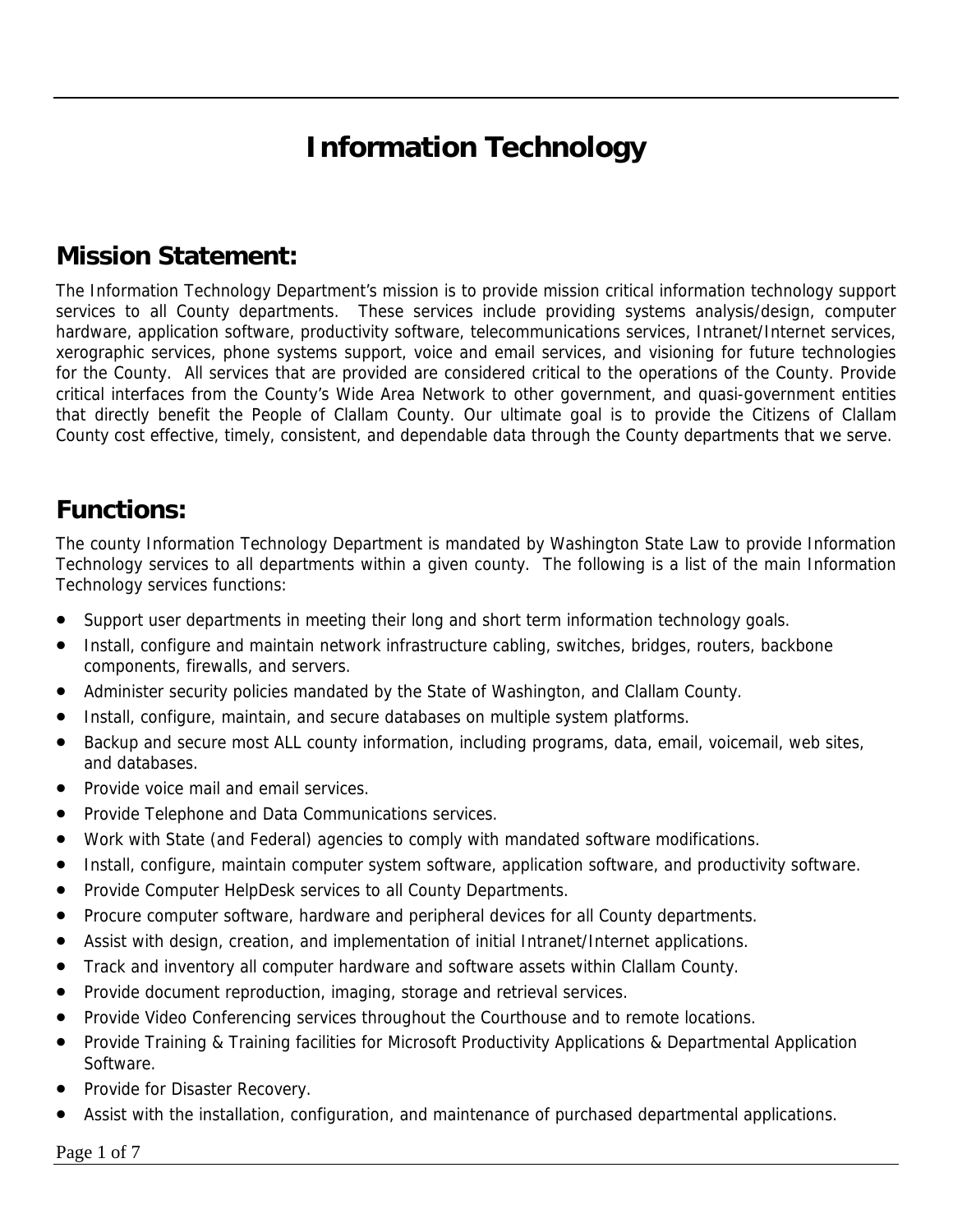- Provide information in a timely and courteous manner to County departments and the Public.
- Provide systems analysis and design services for all user departments.
- Design, create, implement, and maintain custom application software where I.T. skills are available.

## **Long Term Goals:**

- Reduce the County's total cost of ownership by forming inter-governmental partnerships to share I.T. resources.
- Provide the citizens of Clallam County information through the use of Information Technology. We will provide reliable, secure, and easily accessible information and data.
- Promote and support sound technology investments that enhance departmental operation, service delivery, and reduce processing cost by using technology.
- Address the need for a consistent and efficient means to backup and secure County data now stored on a variety of computer platforms.
- Participate with the Clallam PUD for broadband connectivity to Sequim PD & Sheriff, Fire Districts, Forks DCII, Sheriff, & Health Dept., and CBCC. Evaluate NoaNet services like Internet connectivity (ISP), VoIP, and Video Conferencing from the PUD & DIS.
- Facilitate the creation of the Public Safety Network and interface to Olympic Public Safety Communications Alliance Network (OPSCAN)
- Continue to implement virtual server/workstation technologies where possible to optimize the use of existing hardware and environmental resources.
- Develop and improve the county website to offer enhanced service and usability to citizens.
- Create County-wide imaging solution.

### **Short Term Objectives:**

- Enhance installation of VMWare and SAN systems.
- Migrate any remaining NT Servers to Server 2003.
- Support implementation of Public Safety Network.
- Deploy  $\sim$  160 new PCs in 2008.
- Evaluate impact and need for MS Vista/Office 2007.
- Move file and printer servers to VMWare platform
- Pilot Terminal-Server or Citrix functionality where appropriate.
- Update Disaster Recovery Plan.
- Facilitate Records Management Program throughout the County.
- Evaluate possible disaster recovery sites.
- Complete installation of Commanders Watch Log for the Sheriff's Department.
- Deploy MS Service Pack II to the remaining workstations
- Complete Ethernet implementation for all servers and printers.
- Create and publish I.T. Services catalog
- Update County Telephone System.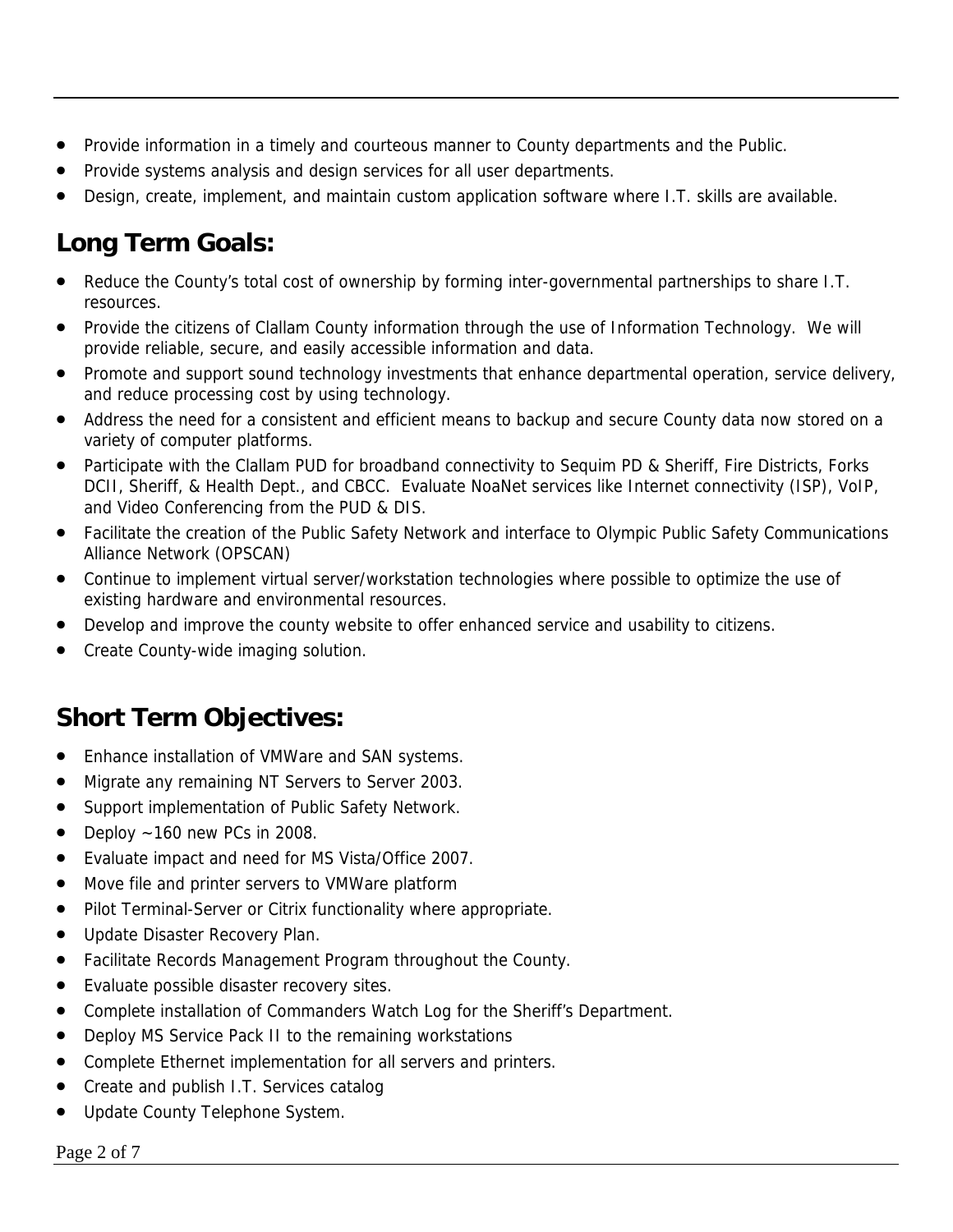- Plan for the a new assessment/taxing system for the Assessor/Treasurer Departments.
- Replace Qwest links to remote sites with PUD/CPI Broadband services as they become available.
- Implement EDEN purchasing system for I.T. internal use.
- Work with state agencies to support new email retention schedules.

### **Accomplishments in 2007:**

- Provided project management, HW/SW installation for the County-wide EDEN financial system
- Provided project management, HW/SW installation for the Auditor's Eagle Recording system.
- Provided project management, HW/SW installation for the Clerk's Jury Management system.
- Updated HW and SW for improved remote access software.
- Implemented VMWare virtual server software.
- Installed IBM blade-center with five blades.
- Implemented 3-terabyte storage area network.
- Upgraded some workstation software to service pack II
- Completed programming of court calendaring application used by County personnel and citizens.
- Installed web-based sign out board for Criminal Investigation Bureau
- Programmed, and documented Watch Commanders' Log system.
- Assisted end-users in solving various workstation, printer and application problems. Installed and configured new hardware, printers and applications.
- Responded to virus outbreaks, contained them, and eliminated them from the infected computers.
- Administered Active Directory domain and group policy
- Administered DNS, DHCP Servers
- Administered antivirus clients and servers
- Administered Internet and Intranet web-servers and content staging server.
- Administered IGN, Olympic Hosting and City of Port Angeles firewalls
- Administered remote access server with approximately sixty users.
- Administered Terminal Server, Webmail Server, Webmail Reverse Proxy Server.
- Documented hardware and software installation, configuration and maintenance procedures.
- Programmed several special purpose programs to convert data received from outside agencies for import to the EDEN financial system.
- Worked with the Auditor and Treasurer to evaluate automated parcel evaluation and property tax payment systems.
- Retired the remaining five OS/2 computer systems in use by the County.
- Added the Port Angeles Shops and Fairgrounds to the County internal data and voice networks.
- Implemented a web-based jail census program that allows the county and public to list who is currently incarcerated in the Clallam County Jail.
- Replaced computers in District Court I, District Court II, Juvenile, and Superior Court.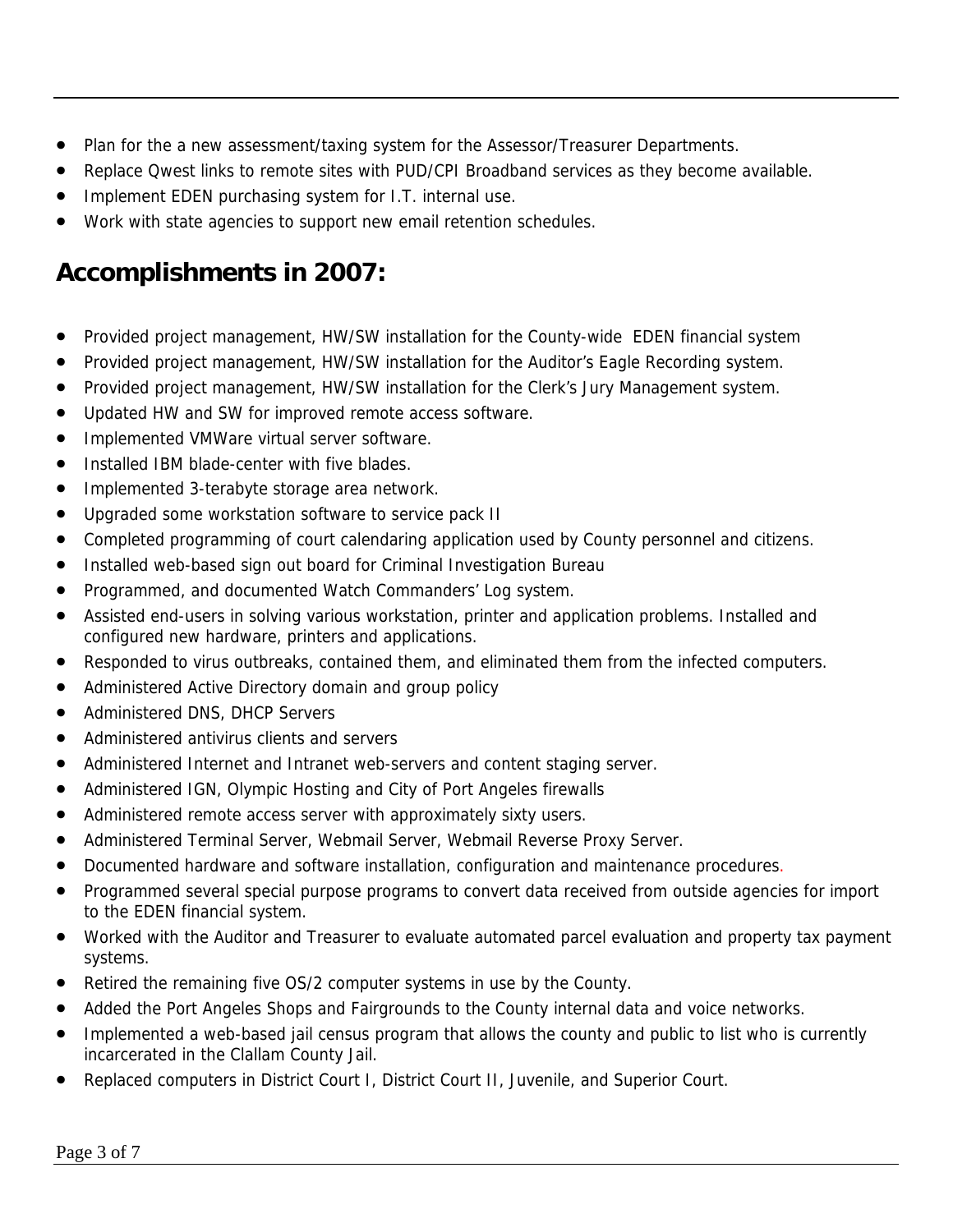- Partnered with the City of Sequim, City of Port Angeles, and PENCOM in the design and installation of a Public Safety Network.
- Piloted using a single to device to handle printing, copying, scanning, and fax services.

#### **Performance Indicators:**

|                                 | 2005 Actual | 2006 Actual | 6/30/07 | 2008  |
|---------------------------------|-------------|-------------|---------|-------|
|                                 |             |             | Actual  | Goals |
| Network Availability            | 99.73%      | 99.75%      | 99.63%  | 98%   |
| IBM iSeries i5 520 Availability | 99.82%      | 99.82%      | 99.82%  | 99%   |

#### **Workload Indicators:**

|                                                     | 2005 Actual | 2006 Actual | 6/30/07<br>Actual | 2008<br>Estimate |
|-----------------------------------------------------|-------------|-------------|-------------------|------------------|
| Internet:                                           |             |             |                   |                  |
| Databases served on the Web                         | 78          | 100         | 110               | 120              |
| Web Pages Hosted                                    | 1300        | 1400        | 1500              | 1700             |
| - PDFs Hosted                                       | 1200        | 1300        | 1400              | 1500             |
| - Pages of Programming Code                         | 5600        | 7000        | 8000              | 9000             |
| Clallam County Website Unique Public Access         | 230,000     | 200,000     | 150.000           | 300,000          |
| <b>Video-Conferencing:</b>                          |             |             |                   |                  |
| Number of Video-Conferencing Stations<br>Supported  | 8           | 8           | 8                 | 8                |
| Hardware:                                           |             |             |                   |                  |
| Number of PC's supported                            | 414         | 433         | 450               | 460              |
| Number of Network Servers Supported                 | 76          | 88          | 80                | 65               |
| Number of IBM Midrange ISeries Systems<br>Supported | 3           | 3           | 3                 | 3                |
| Tele-communications:                                |             |             |                   |                  |
| Number of Phone Extensions Supported                | 504         | 515         | 530               | 530              |
| Number of State WA SCAN Accounts Supported          | 569         | 570         | 575               | 575              |
| Number of Voice Mailboxes Supported                 | 482         | 485         | 490               | 495              |
| <b>Trunk Lines Supported</b>                        | 4           | 4           | 4                 | 4                |
| Integrated Services Digital Network (ISDN) Lines    | 3           | 1           | 1                 |                  |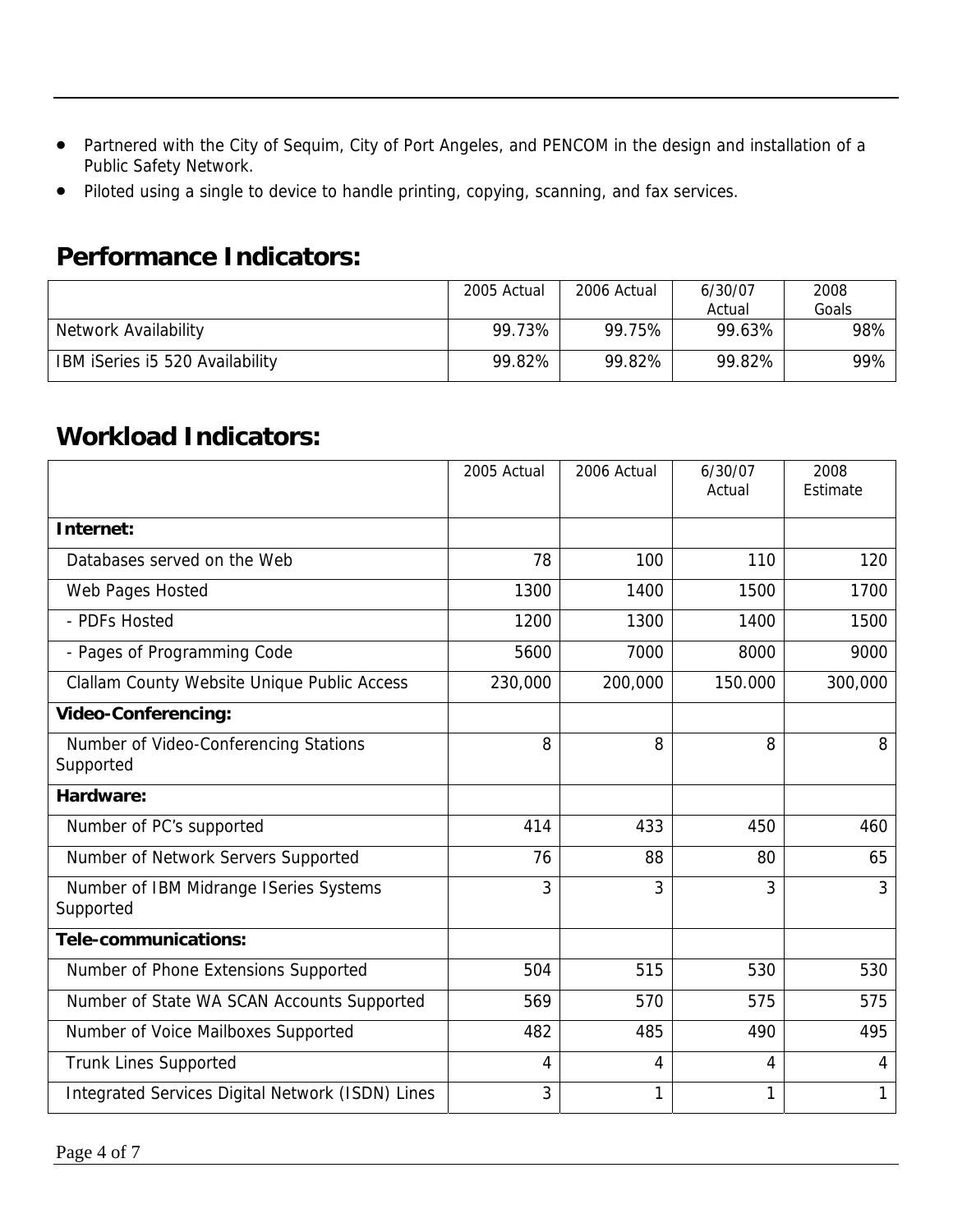| Supported                                                            |                |                |                |                |
|----------------------------------------------------------------------|----------------|----------------|----------------|----------------|
| T-1 Lines Supported (including 2 PRI Trunk<br>Lines)                 | 5              | $\overline{4}$ | 4              | $\overline{4}$ |
| Dark Fiber Lines Supported                                           | 1              | $\overline{2}$ | $\overline{2}$ | $\overline{2}$ |
| <b>Fiber Virtual Private Network Connections</b>                     | $\overline{2}$ | $\overline{2}$ | $\overline{2}$ | $\overline{2}$ |
| <b>CPI Fiber Ring Connections</b>                                    |                | 3              | 5              | $\overline{4}$ |
| Database:                                                            |                |                |                |                |
| Number of Weekly Server Files Backed-Up (Total<br>Annual)            | 159,239,297    | 200,000,000    | 240,000        | 260,000        |
| - Amount of Storage Required for Each Backup                         | 785.9GB        | 700GB          | 750GB          | 800GB          |
| Number of Weekly Midrange Files Backed-Up<br>(Total Annual)          | 67,535,520     | 70,000,000     | 75,000,000     | 80,000,000     |
| - Amount of Storage Required for Each Backup                         | 95.7GB         | 200GB          | 240GB          | 260GB          |
| <b>Business Applications:</b>                                        |                |                |                |                |
| Number of Cascade CAMS Users/workstation<br>Supported                | 8              | 12             | 13             | 16             |
| Number of CompuTech System/Eden Users<br>Supported                   | 87             | 250            | 260            | 260            |
| Number of CompuTech Application Systems                              | 19             | 19             | 15             | 16             |
| Number of TideMark Permit Plan Users<br>Supported                    | 40             | 40             | 45             | 45             |
| Number of Tyler Eagle Users Supported                                |                |                | 10             | 15             |
| Number of GIS ARC/INFO Users Supported                               | 4              | 4              | 4              | 4              |
| State of WA Administrator of Courts SCOMIS<br><b>Users Supported</b> | 18             | 18             | 18             | 18             |
| State of WA Administrator of Courts DISCUS<br><b>Users Supported</b> | 20             | 20             | 20             | 20             |
| State of WA Administrator of Courts JUVIS Users<br>Supported         | 40             | 40             | 40             | 40             |
| <b>Productivity Applications:</b>                                    |                |                |                |                |
| MS Outlook/Exchange Clients Supported                                | 460            | 470            | 475            | 480            |
| <b>Exchange Mailboxes</b>                                            | 478            | 480            | 490            | 495            |
| MS Office Users Supported                                            | 414            | 420            | 425            | 430            |
| <b>Work Orders:</b>                                                  |                |                |                |                |
| Work orders received (Job Track Jobs)                                | 1,970          | 1,200          | 800            | 2000           |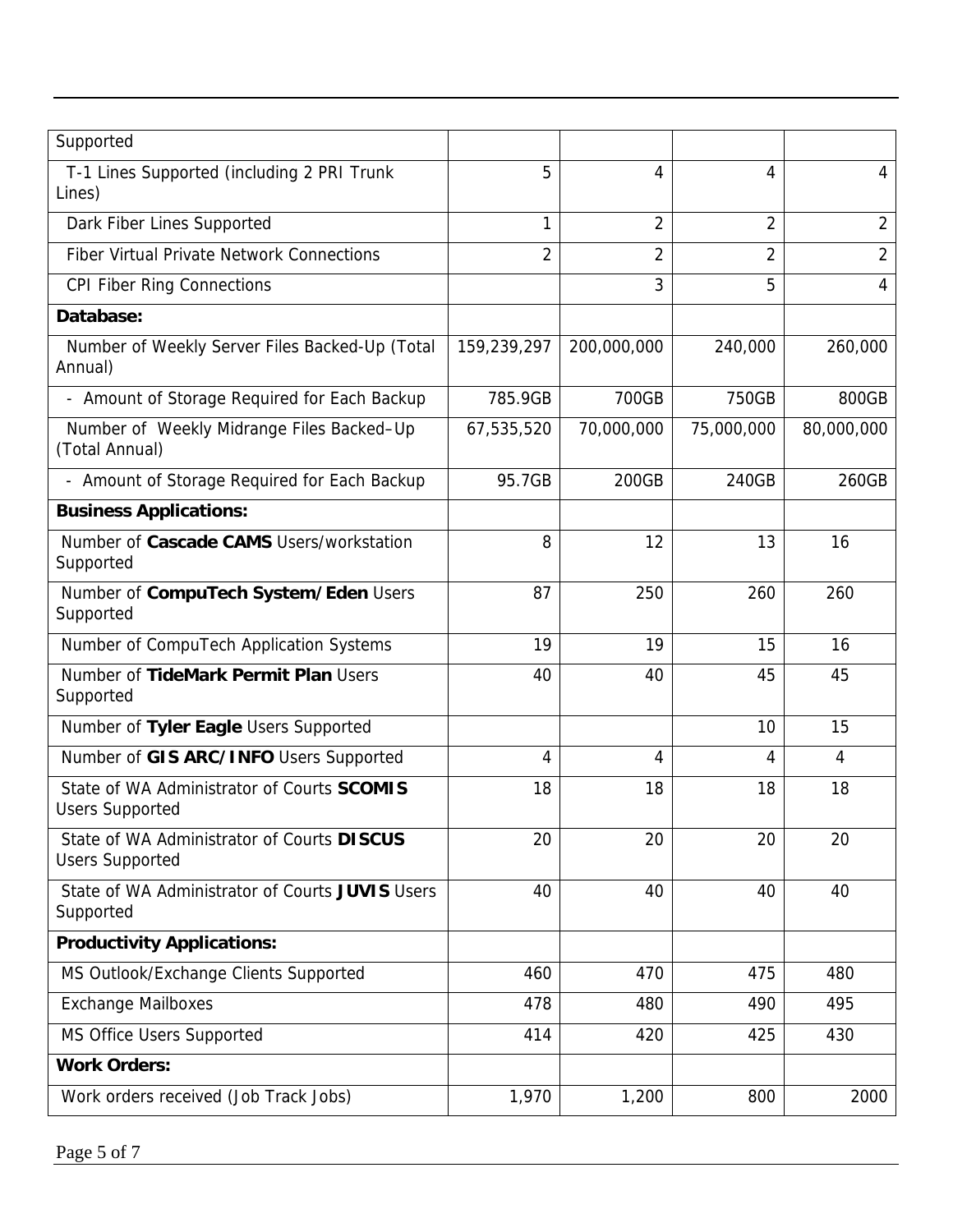| 950<br>1000<br>700<br>Work<br>orders completed<br>(Hours, |  |  |      |
|-----------------------------------------------------------|--|--|------|
|                                                           |  |  | 300C |

## **Staffing Level:**

|                              | 2005 Actual | 2006   | 6/30/07 | 2008                        |
|------------------------------|-------------|--------|---------|-----------------------------|
|                              |             | Actual | Actual  | Budaet                      |
| <b>Full Time Equivalence</b> | 9.44        | 9.44   | 9.50    | $\sim$<br>$\Omega$<br>ں ، ، |

## **Operating Budget**

#### **Revenues:**

|                                       | 2005 Actual | 2006        | 6/30/07   | 2008          |
|---------------------------------------|-------------|-------------|-----------|---------------|
|                                       |             | Actual      | Actual    | <b>Budget</b> |
| <b>Taxes</b>                          | 0           |             |           |               |
| Licenses and Permits                  | 0           | 0           | 0         |               |
| Intergovernmental Revenues            | 0           | 0           |           |               |
| <b>Charges for Goods and Services</b> | 123,172     | 124,236     | 44,166    | 133,046       |
| <b>Fines and Forfeits</b>             | 0           |             |           |               |
| <b>Miscellaneous Revenues</b>         | 0           | 0           |           |               |
| Non-revenues                          | 4,447       | 0           |           |               |
| <b>Other Financing Sources</b>        | 0           | 0           | 0         |               |
| <b>General Tax Support</b>            | 778,220     | 953,887     | 520,744   | 1,147,607     |
| <b>TOTAL</b>                          | \$905,839   | \$1,078,123 | \$564,910 | \$1,280,653   |

# **Expenditures:**

|                                        | 2005 Actual    | 2006        | 6/30/07   | 2008          |
|----------------------------------------|----------------|-------------|-----------|---------------|
|                                        |                | Actual      | Actual    | <b>Budget</b> |
| Salaries and Wages                     | 546,041        | 548,646     | 263,990   | 585,439       |
| <b>Personnel Benefits</b>              | 52,189         | 85,179      | 72,313    | 176,775       |
| <b>Supplies</b>                        | 44,327         | 71,622      | 11,053    | 63,200        |
| Other Services and Charges             | 185,946        | 258,456     | 173,155   | 435,239       |
| <b>Intergovernmental Services</b>      | 0              | 0           | 0         | 0             |
| <b>Interfund Payments for Services</b> | 77,336         | 94,220      | 44,166    | 0             |
| Capital Outlay                         | $\overline{0}$ | 20,000      | $\Omega$  | 20,000        |
| <b>TOTAL</b>                           | \$905,839      | \$1,078,123 | \$564,677 | \$1,280,653   |